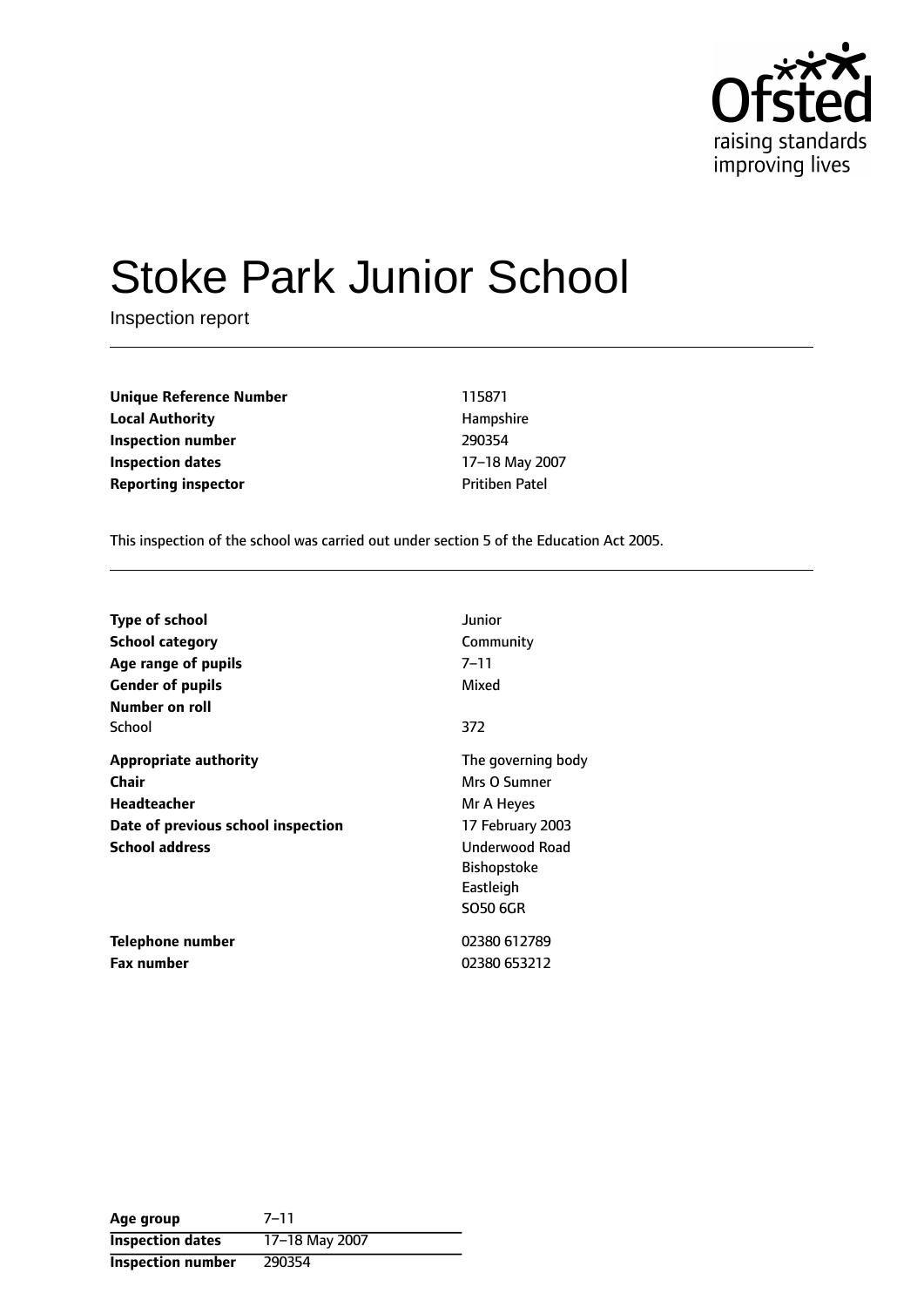.

© Crown copyright 2007

#### Website: www.ofsted.gov.uk

This document may be reproduced in whole or in part for non-commercial educational purposes, provided that the information quoted is reproduced without adaptation and the source and date of publication are stated.

Further copies of this report are obtainable from the school. Under the Education Act 2005, the school must provide a copy of this report free of charge to certain categories of people. A charge not exceeding the full cost of reproduction may be made for any other copies supplied.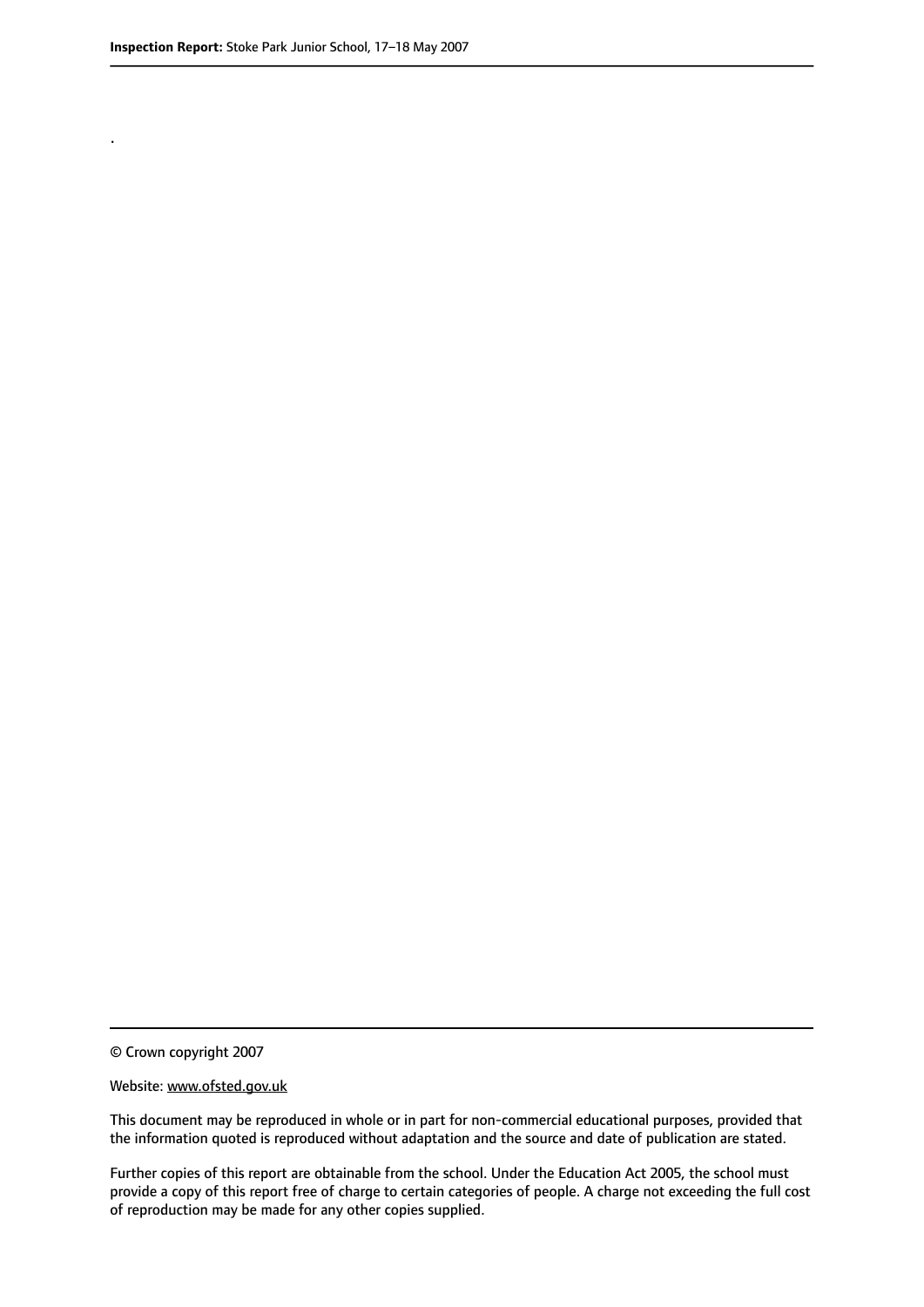# **Introduction**

The inspection was carried out by three Additional Inspectors.

#### **Description of the school**

Stoke Park is a large junior school. The school has a Speech and Language Centre for pupils with speech, language and communication needs. The majority of pupils are of White British origin with a small percentage of pupils from mixed and other backgrounds. The proportion of pupils from minority ethnic backgrounds and those who speak English as an additional language is significantly below average. There are few pupils eligible for free school meals. The proportion of pupils with learning difficulties and disabilities is below the national average however, the percentage with a statement of special educational need, is above the national average. The school has been awarded Investors in People, Healthy Schools, Activemark and ICT Mark.

#### **Key for inspection grades**

| Grade 1 | Outstanding  |
|---------|--------------|
| Grade 2 | Good         |
| Grade 3 | Satisfactory |
| Grade 4 | Inadequate   |
|         |              |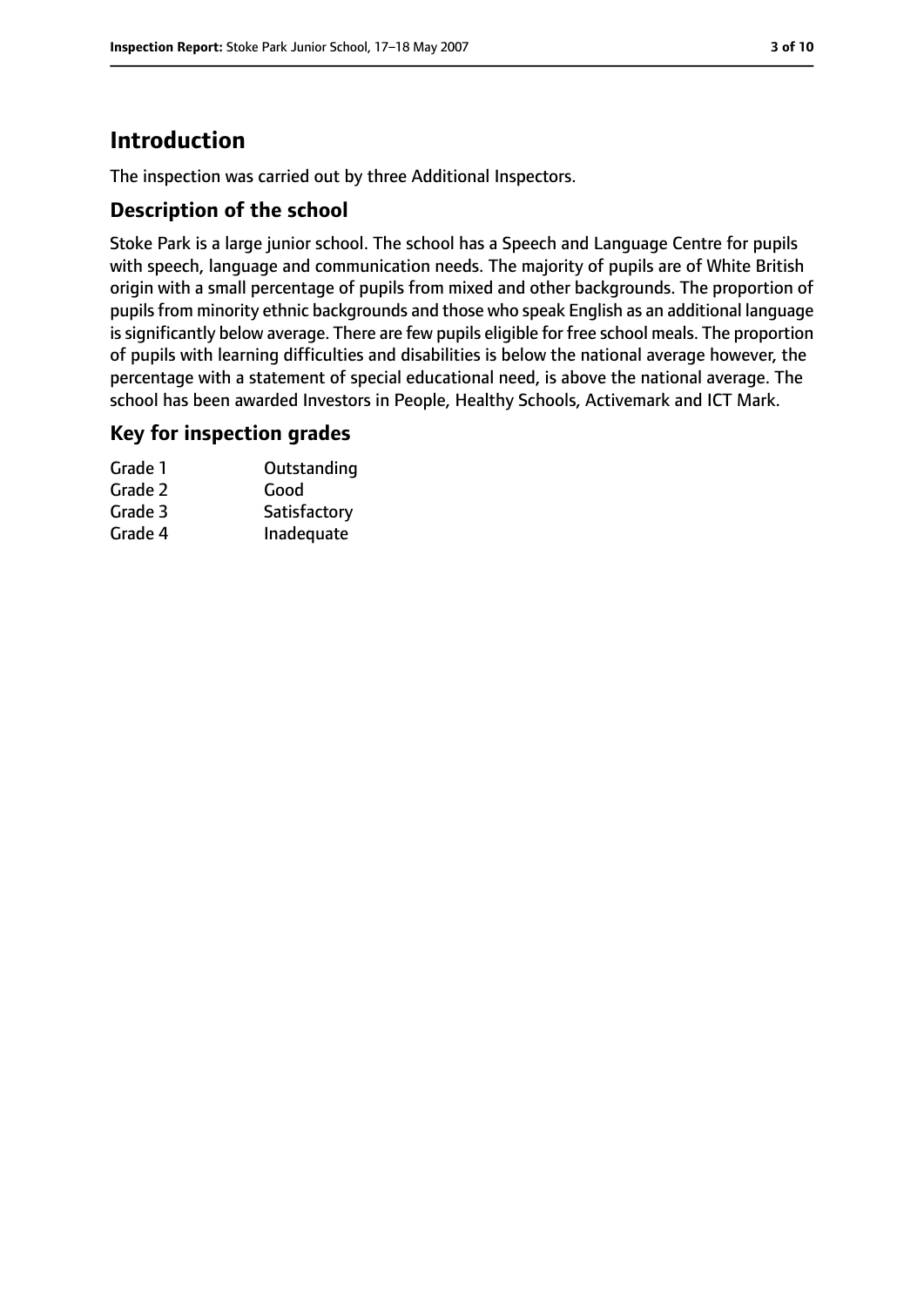# **Overall effectiveness of the school**

#### **Grade: 1**

Stoke Park is an outstanding school, and the over-whelming majority of parents agree. One parent summed up the outstanding work of the school, 'The school is excellent. I cannot praise the staff enough. All children are happy to be here and are very well educated, cared for and looked after. My daughter loves going to school and has made remarkable progress since attending here'.

Leadership and management are outstanding. The strong leadership of the headteacher, with his continued focus on monitoring and evaluating all aspects of the school, including teaching and learning and the curriculum have resulted in both of these key areas being outstanding. Teaching meets the needs of all pupils and highly positive relationships exist between pupils and teachers. Teachers put a considerable amount of thought and care into making the classroom environment as enjoyable and engaging as possible for pupils. Thisresultsin pupils' outstanding enjoyment of lessons. The curriculum has exemplary enrichment and extra-curricular opportunities. Governors have a clear understanding of the school's strengths and weakness, play an active role in self-evaluation, visit lessons, attend school trips and make an outstanding contribution to its development. Capacity to make further improvement is excellent as demonstrated by pupils' outstanding achievement.

Pupils enter the school in Year 3 with attainment that is average. They make outstanding progress and attain standards that are well above average by the time they leave. Standards in English are not as high as in other subjects, because pupils are not given sufficient opportunities to develop their writing skills across the curriculum.

The headteacher and all staff place a strong emphasis on the personal development of pupils and consequently all aspects are outstanding. Pupils' behaviour, understanding about safe practices, adoption of healthy lifestyles particularly through sport, is excellent. They make an outstanding contribution to the school. Their preparation for economic well-being is outstanding as demonstrated by their outstanding basic skills. Attendance is satisfactory and the school is working hard to improve it further.

The care, quidance and support provided for pupils are outstanding. Excellent support is provided for pupils with learning difficulties or disabilities, allowing them to make outstanding progress. Pupilsin the Speech and Language Centre are also supported very well by highly skilled teachers; consequently they too, make outstanding progress in line with their peers. The school has outstanding links with feeder and secondary schools to ease transition for pupils as well as with external agencies, in order to meet pupils' individual needs.

#### **What the school should do to improve further**

• Raise standards in English by extending opportunities for pupils to practise their writing skills across the curriculum.

## **Achievement and standards**

#### **Grade: 1**

Achievement is outstanding and standards are well above average. Pupils make rapid progress because of the excellent teaching they receive throughout the school. From broadly average starting points, pupils attain well above average standards by the end of Year 6. Standards overall have remained well above average since the last inspection and were exceptionally high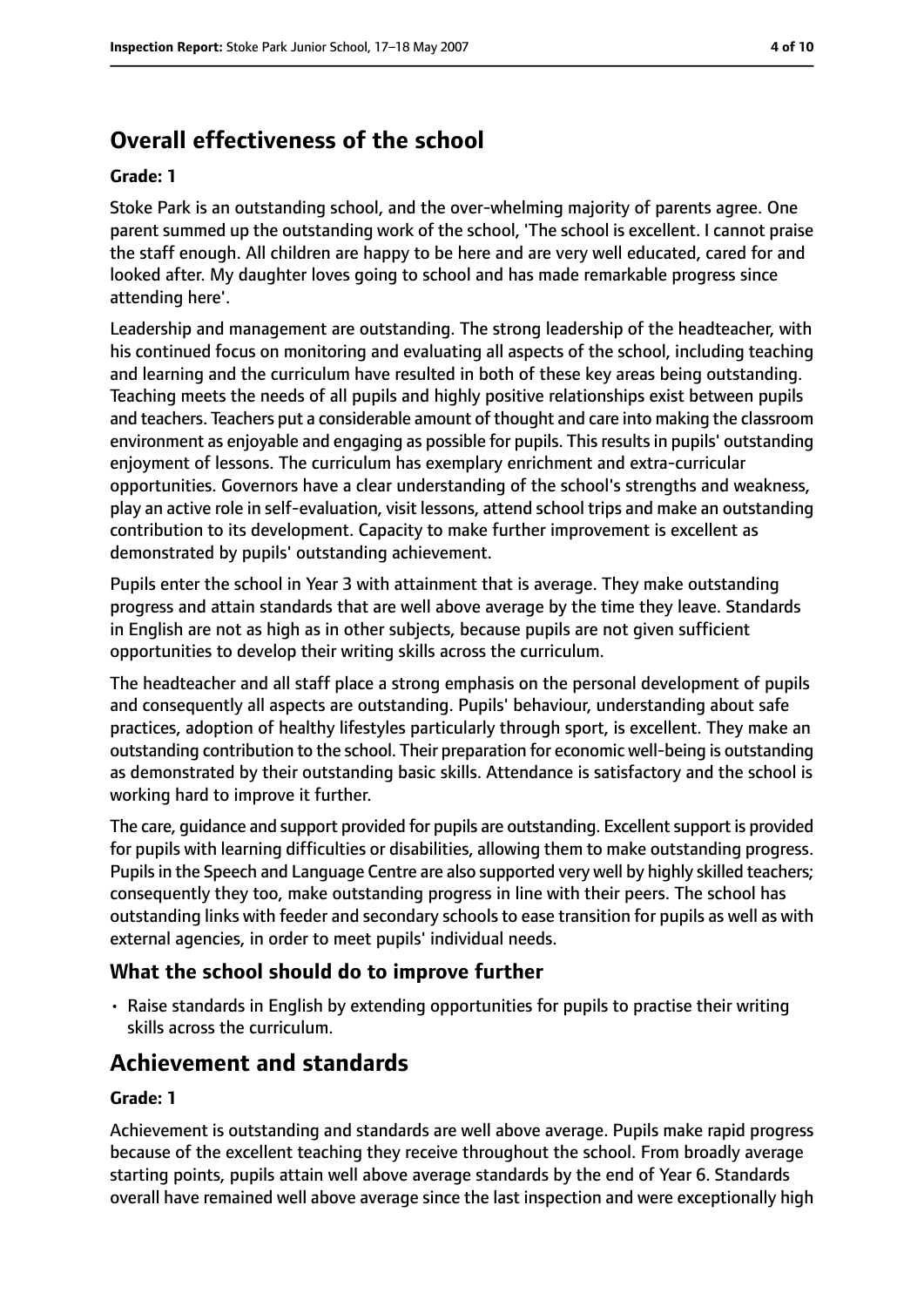in mathematics and science in 2004 and 2005. There was a dip in 2006 but pupils continued to make very good progress from their starting points in Year 3. The school's data shows that standards are likely to improve significantly in 2007, and the school is in line to exceed its challenging targets. Pupils' excellent behaviour and very positive attitudes contribute greatly to their rate of progress. Pupil's progress in writing is not as strong as the outstanding progress they make in mathematics and in science. The school is working hard to address this, with some success, by extending the opportunities pupils have to practise their writing skills across the curriculum. Pupils with learning difficulties or disabilities make outstanding progress because they are given excellent support by skilled teaching assistants.

# **Personal development and well-being**

#### **Grade: 1**

All aspects of personal development including social, moral, spiritual and cultural development are outstanding. Pupils are justifiably proud of their school and cannot think of anything that they would like to change. Pupils' contribution to their school is outstanding as they are involved in a wide range of activities such as the school council, the house system and raising money for charity. Pupils are taught to value the differences between people, and are very well prepared for life in a multicultural society.

They show a clear moral awareness by supporting many charities and they cherish their own beautiful environment, by being actively involved in composting and caring for wildlife. Pupils' behaviour and enjoyment are outstanding due to a wide range of clubs and visits provided by the school such as a trip to France. Pupils have an excellent understanding about healthy lifestyles and their own safety. They can explain in detail about water safety and road safety.

Standards in literacy, numeracy and information and communication technology (ICT) are outstanding. Consequently, pupils are prepared excellently for the next stage of their education.

# **Quality of provision**

## **Teaching and learning**

#### **Grade: 1**

Pupils' achievement is outstanding because teaching is outstanding. Teachers work closely with each other and with teaching assistants to ensure that pupils' needs are met. They make excellent use of the school's assessment information to pitch the work at the right level for all groups of learners. Classrooms are lively, stimulating and teachers make excellent use of resources such as interactive whiteboards to enliven their teaching. This captivates pupils' interest in their work. Pupils are enthusiastic learners because teachers make the purpose of lessons clear and provide exciting and purposeful activities for pupils. Teachers carefully check pupils' understanding in lessons, to ensure that they are on track to meet the lesson aims and adjust their teaching accordingly. Pupils' work is very carefully marked with detailed comments and guidance to help them improve.

#### **Curriculum and other activities**

#### **Grade: 1**

The curriculum is outstanding with some exemplary features such as outstanding enrichment activities and extra-curricular provision. Enrichment opportunities such as, 'Rights, Respect and Responsibilities Day' ensures that pupils learn about their own rights as well as the human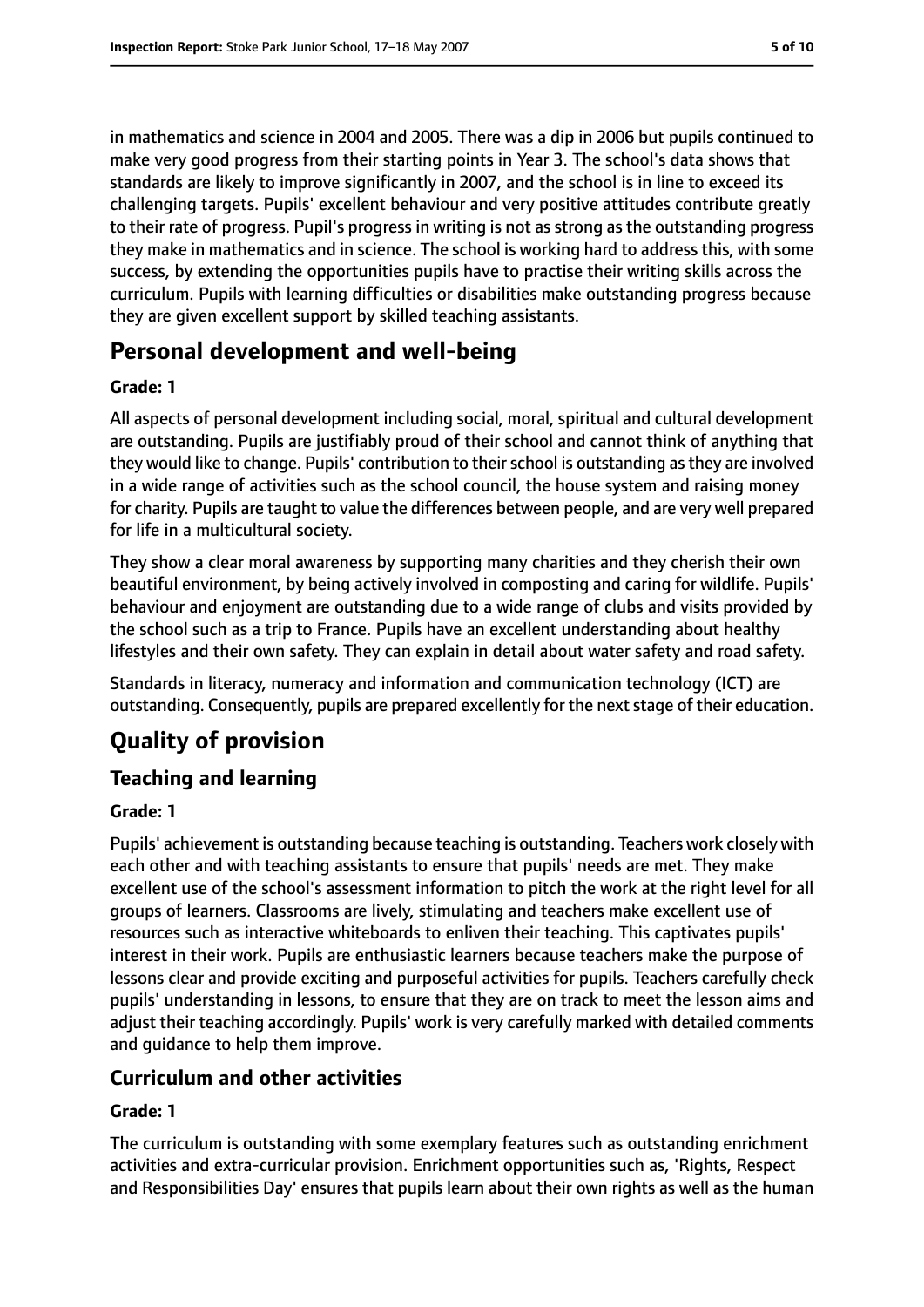rights charter, and this impacts greatly on pupils' personal as well as academic development. The vast range of extra-curricular opportunities such as football, tennis, drama and choir, impacts excellently on pupils' enjoyment of school. The curriculum is broad and balanced. Themed weeks such as, 'Art Week' and 'Book Week' bring the whole school community together and develop cultural awareness as well as an appreciation of art. All areas of the curriculum are continually reviewed and developed to ensure that they meet the needs of pupils. ICT resources are excellent and pupils make very good progress. There is an outstanding systematic development of pupils' basic skills but the school recognise that pupils would benefit from having further opportunities, to practise their writing skills in other subjects.

#### **Care, guidance and support**

#### **Grade: 1**

Care and guidance are exceptionally well planned and monitored. Monitoring and tracking procedures are exemplary. Pupils have a clear understanding about their literacy and mathematics targets because teachers refer to them throughout the lessons. Teachers' marking is strong and pupils are told clearly about their next steps for improvement.

Health and safety routines, risk assessments and child protection procedures are robust. Supervision around the school is excellent and pupils benefit greatly from a vast range of playground activities.

Pupils with learning difficulties or disabilities are supported outstandingly well by teachers and highly skilled teaching assistants; as a result they make outstanding progress. The school has developed excellent links with both the infant and secondary schools in order to aid seamless transition for pupils.

## **Leadership and management**

#### **Grade: 1**

The headteacher has worked hard to structure the leadership team, in order to enhance pupils' progress in all areas, and this works very well and impacts strongly on pupils' outstanding achievements. Year leaders along with subject leaders are accountable for the achievements of the pupils within their year group. This ensures that pupils' progress is checked, reviewed and acted upon continually. Year leaders and subject leaders also work very closely and highly effectively together to ensure coverage of the curriculum as well as to develop initiatives to enhance pupils' enjoyment and achievement. Challenging targets are set based on this comprehensive overview of pupils' progress. Areas such as the curriculum and teaching and learning are constantly monitored and reviewed to ensure the needs of pupils are met. The school's self evaluation is outstanding as leaders at all levels share the same vision, support each other very well and are clearly focused on raising pupils' achievements further.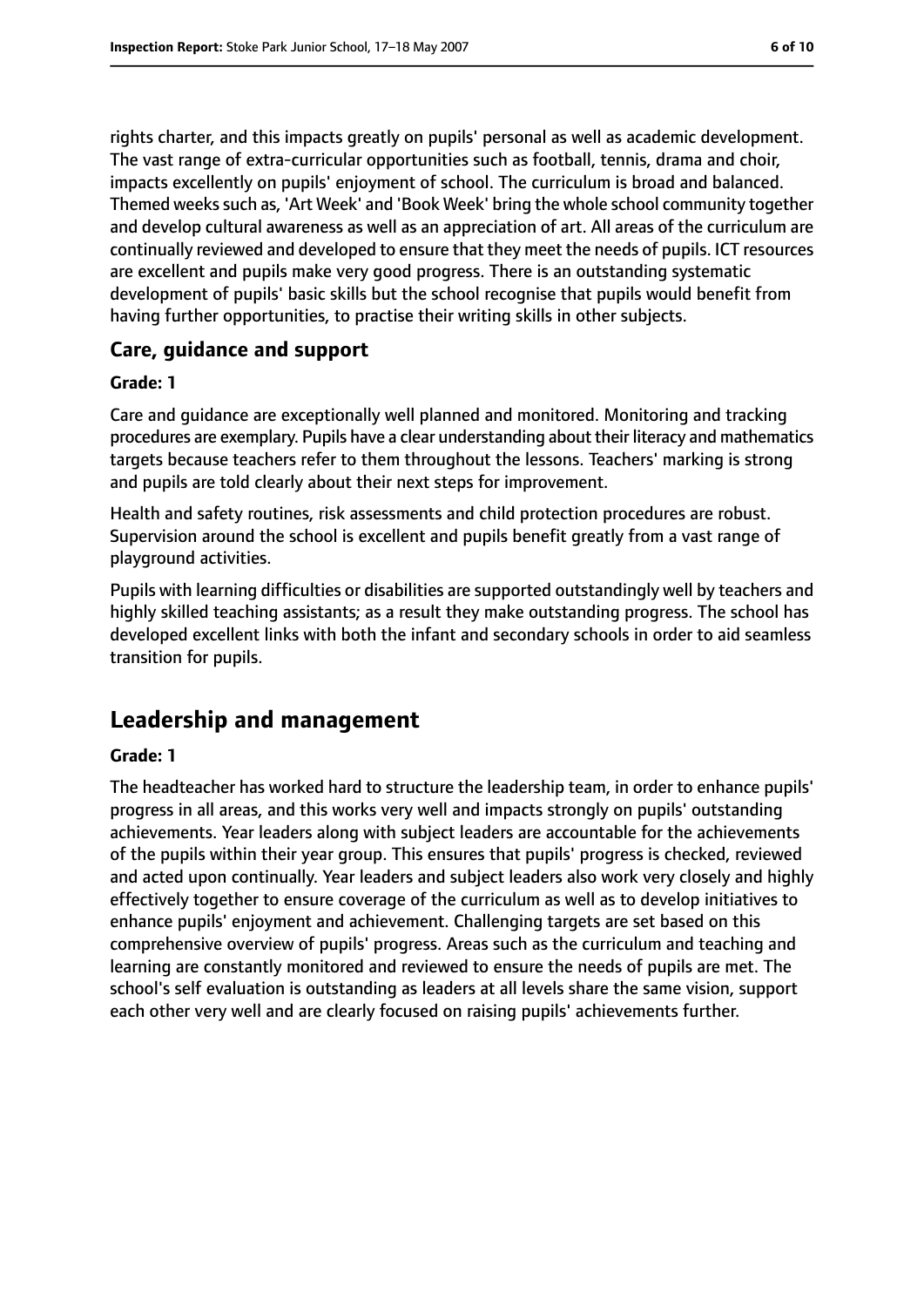**Any complaints about the inspection or the report should be made following the procedures set out in the guidance 'Complaints about school inspection', which is available from Ofsted's website: www.ofsted.gov.uk.**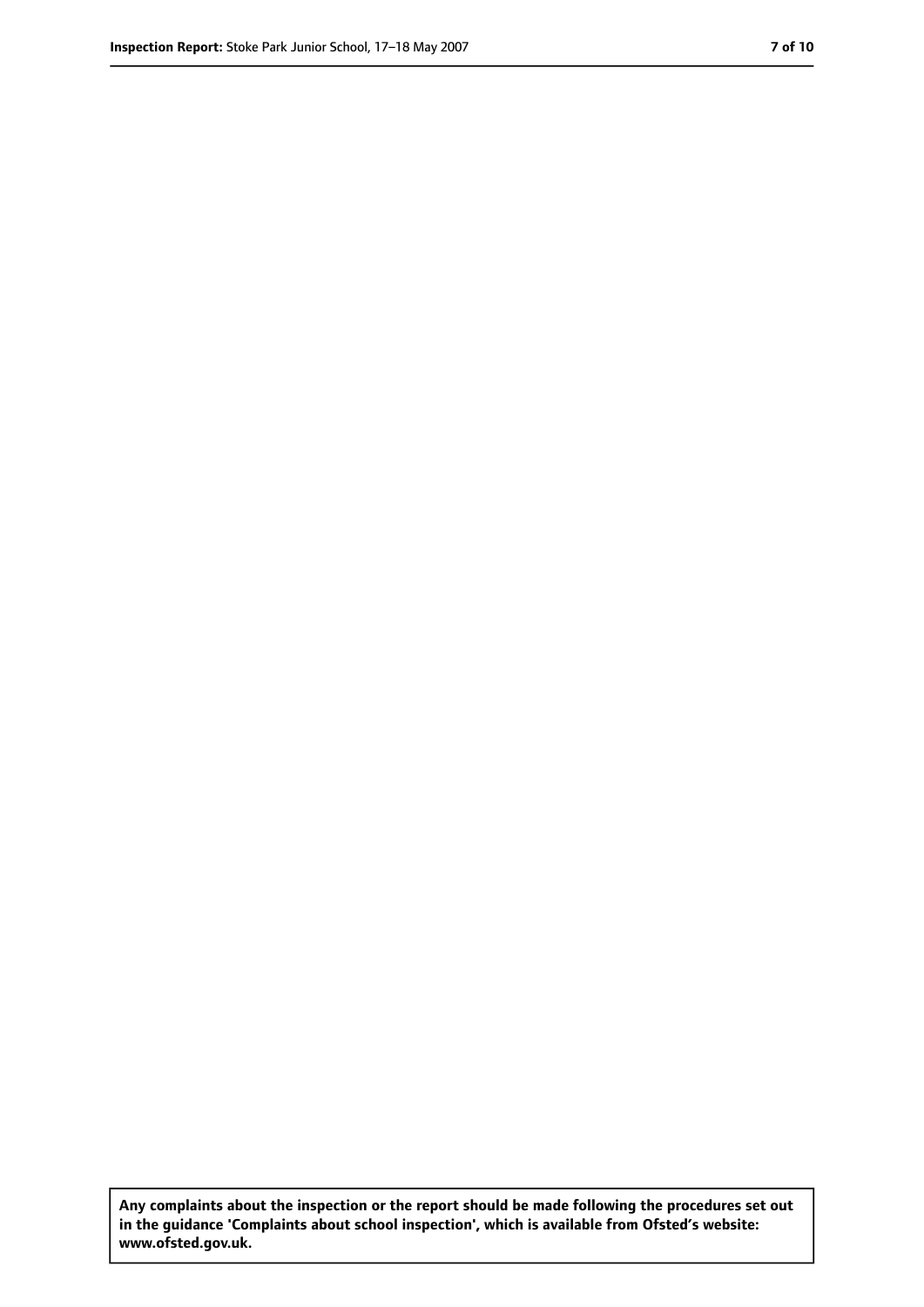#### **Annex A**

# **Inspection judgements**

| Key to judgements: grade 1 is outstanding, grade 2 good, grade 3 satisfactory, and grade 4 | School         |
|--------------------------------------------------------------------------------------------|----------------|
| inadeguate                                                                                 | <b>Overall</b> |

## **Overall effectiveness**

| How effective, efficient and inclusive is the provision of education, integrated<br>care and any extended services in meeting the needs of learners? |     |
|------------------------------------------------------------------------------------------------------------------------------------------------------|-----|
| How well does the school work in partnership with others to promote learners'<br>well-being?                                                         |     |
| The effectiveness of the school's self-evaluation                                                                                                    |     |
| The capacity to make any necessary improvements                                                                                                      |     |
| Effective steps have been taken to promote improvement since the last<br>inspection                                                                  | Yes |

### **Achievement and standards**

| How well do learners achieve?                                                                               |  |
|-------------------------------------------------------------------------------------------------------------|--|
| The standards <sup>1</sup> reached by learners                                                              |  |
| How well learners make progress, taking account of any significant variations between<br>groups of learners |  |
| How well learners with learning difficulties and disabilities make progress                                 |  |

## **Personal development and well-being**

| How good is the overall personal development and well-being of the<br>learners?                                  |  |
|------------------------------------------------------------------------------------------------------------------|--|
| The extent of learners' spiritual, moral, social and cultural development                                        |  |
| The behaviour of learners                                                                                        |  |
| The attendance of learners                                                                                       |  |
| How well learners enjoy their education                                                                          |  |
| The extent to which learners adopt safe practices                                                                |  |
| The extent to which learners adopt healthy lifestyles                                                            |  |
| The extent to which learners make a positive contribution to the community                                       |  |
| How well learners develop workplace and other skills that will contribute to<br>their future economic well-being |  |

## **The quality of provision**

| How effective are teaching and learning in meeting the full range of the<br>learners' needs?          |  |
|-------------------------------------------------------------------------------------------------------|--|
| How well do the curriculum and other activities meet the range of needs<br>and interests of learners? |  |
| How well are learners cared for, quided and supported?                                                |  |

 $^1$  Grade 1 - Exceptionally and consistently high; Grade 2 - Generally above average with none significantly below average; Grade 3 - Broadly average to below average; Grade 4 - Exceptionally low.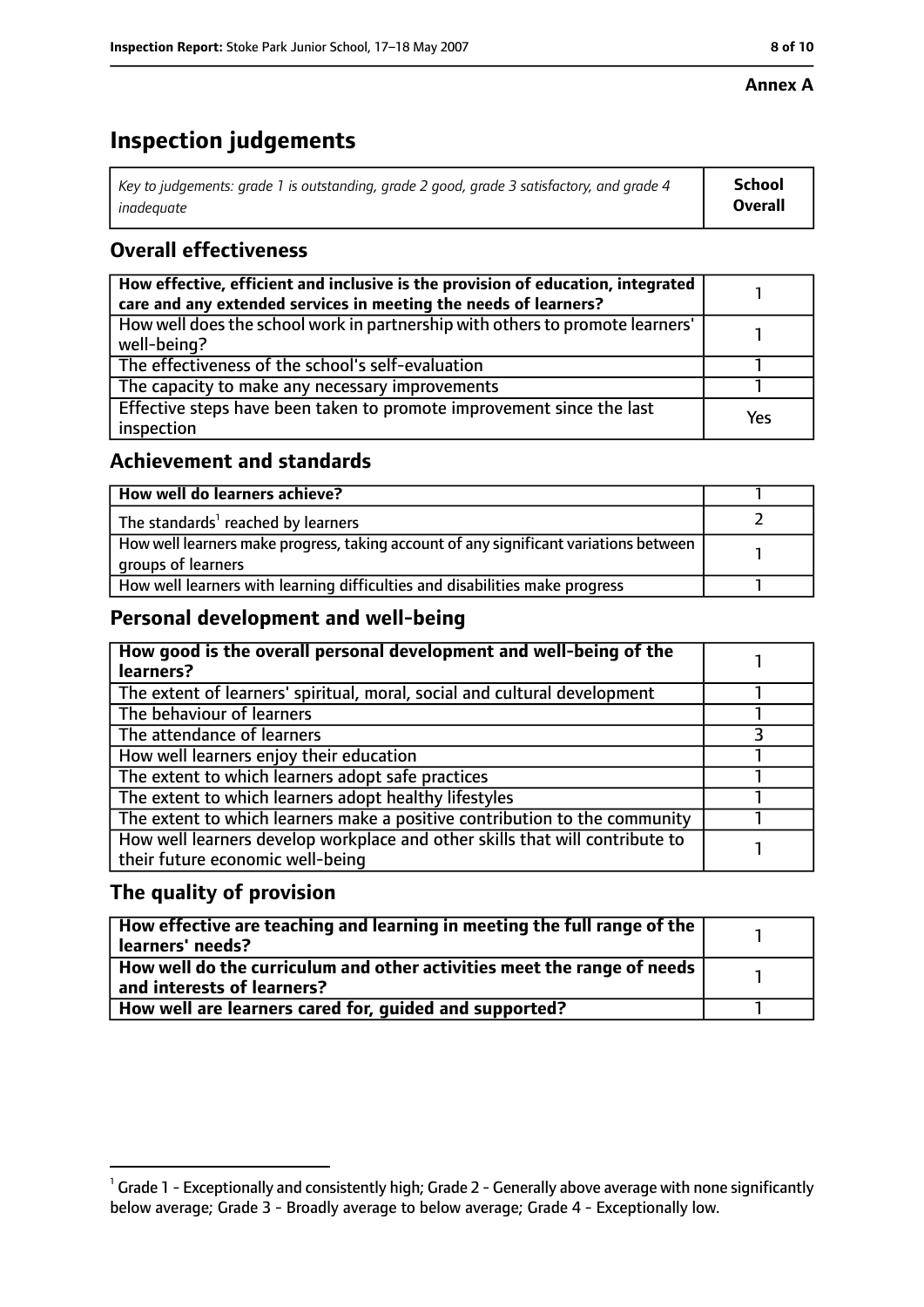# **Leadership and management**

| How effective are leadership and management in raising achievement<br>and supporting all learners?                                              |           |
|-------------------------------------------------------------------------------------------------------------------------------------------------|-----------|
| How effectively leaders and managers at all levels set clear direction leading<br>to improvement and promote high quality of care and education |           |
| How effectively performance is monitored, evaluated and improved to meet<br>challenging targets                                                 |           |
| How well equality of opportunity is promoted and discrimination tackled so<br>that all learners achieve as well as they can                     |           |
| How effectively and efficiently resources, including staff, are deployed to<br>achieve value for money                                          |           |
| The extent to which governors and other supervisory boards discharge their<br>responsibilities                                                  |           |
| Do procedures for safequarding learners meet current government<br>requirements?                                                                | Yes       |
| Does this school require special measures?                                                                                                      | <b>No</b> |
| Does this school require a notice to improve?                                                                                                   | No        |